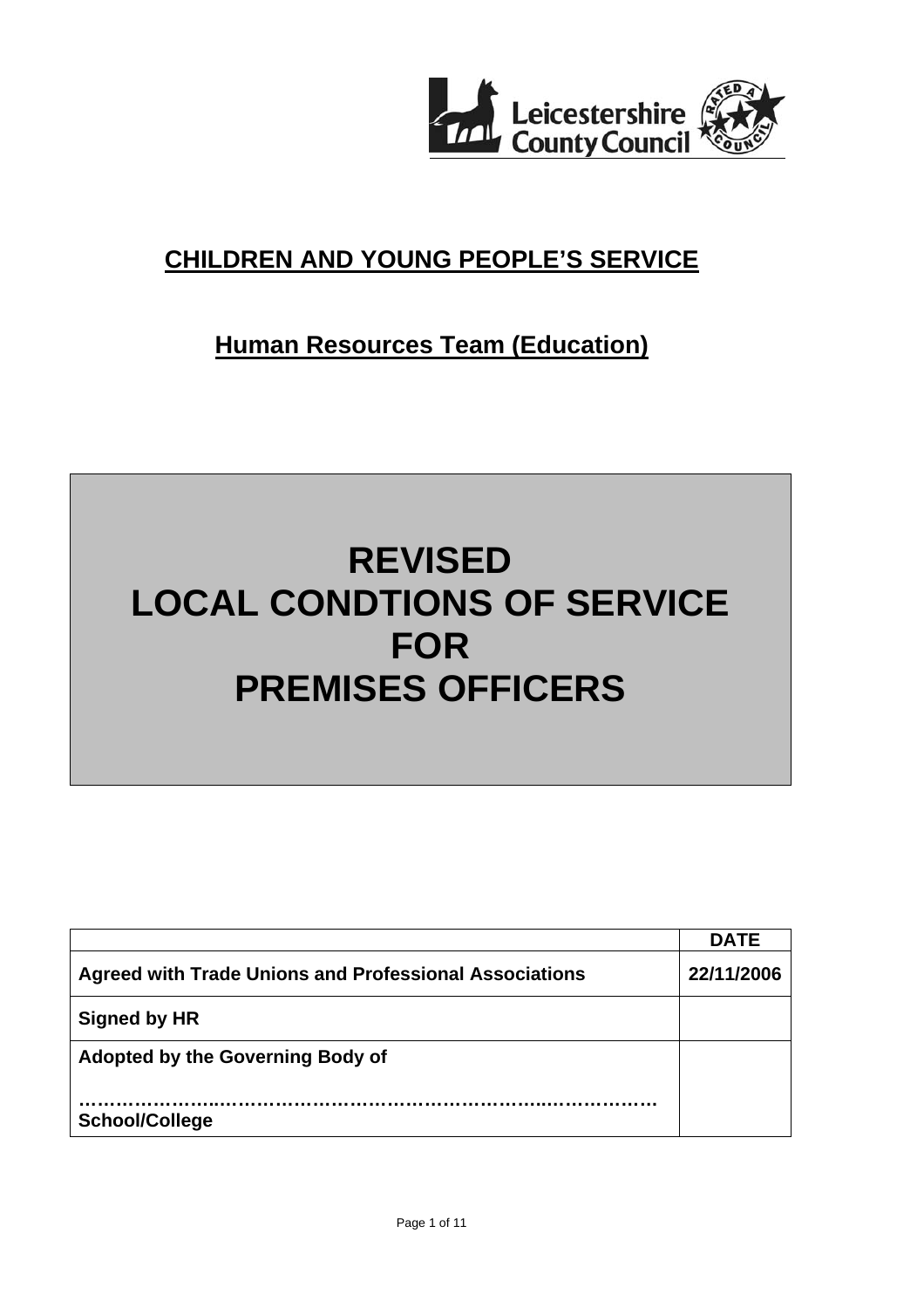# **CONTENTS**

| Lettings - Any preplanned activity i.e. Educational, Community, Sports<br>Based that is undertaken outside of normal School/College hours 3                                                                                 |
|-----------------------------------------------------------------------------------------------------------------------------------------------------------------------------------------------------------------------------|
| DEFINITION - hours worked following on at either the end of a shift or<br>the beginning of a shift when at least 30 minute break is not taken<br>before the beginning of the shift or after the end of a shift, that are in |
| 3. OVERTIME.<br>DEFINITIONS - hours worked outside of normal working hours when<br>there is at least 30 minutes break before the beginning of the shift or                                                                  |
|                                                                                                                                                                                                                             |
|                                                                                                                                                                                                                             |
|                                                                                                                                                                                                                             |
|                                                                                                                                                                                                                             |
| <b>EXTRACT FROM LCC CONDITIONS OF SERVICE - APPENDIX A.  10</b>                                                                                                                                                             |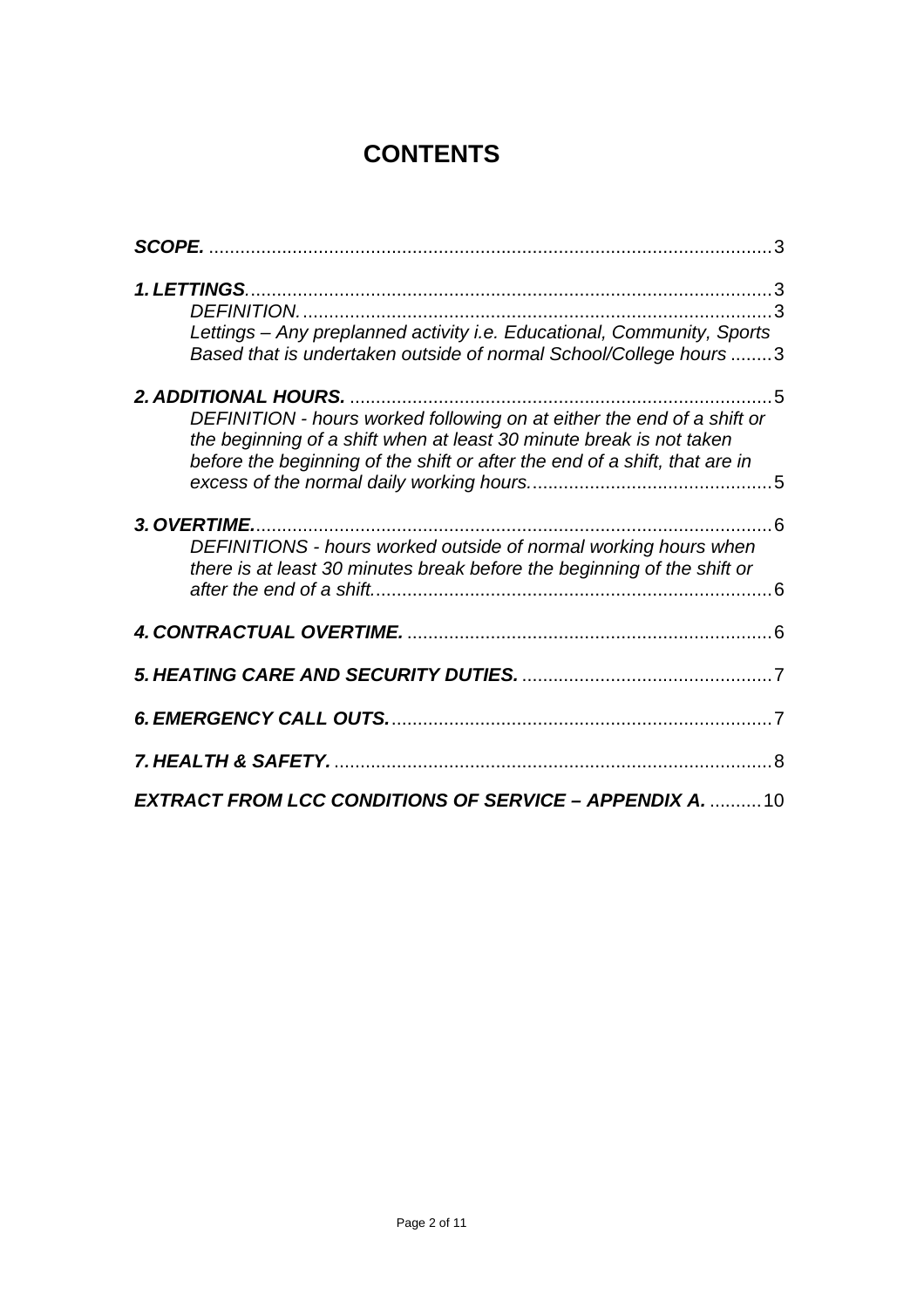# **SCOPE.**

The agreement covers all School/College based employees, whose role is defined within the Premises Officer Family in the Job Evaluation Guide including all those whose job descriptions have been/are associated with this Family during the Job Evaluation process, hereinafter called 'Premises Officer'.

The agreement covers the following areas,

- 1. Lettings
- 2. Additional Hours.
- 3. Overtime.
- 4. Contractual Overtime
- 5. Heating Care and Security
- 6. Emergency Call Outs
- 7. Health & Safety.

This agreement is recommend to all School and College Governing Bodies for adoption.

#### **1. LETTINGS.**

#### **DEFINITION.**

**Lettings –** Any preplanned activity i.e. Educational, Community, Sports Based that is undertaken outside of normal School/College hours.

- **1.1.** There are two methods by which reimbursement for undertaking a Letting can be made, which are
	- **1.1.1.** Based on the payment for additional hours worked.

**Or** 

**1.1.2.** Based on the payment of a letting fee.

The method of payment to be used should be agreed at the commencement of employment) or prior to individual pieces of work being undertaken..

- **1.2.** Good practice have established under normal circumstances the Premises Officer is notified at least one week in advance about activities that are being undertaken within the establishment or on the premises.
- **1.3.** It is strongly recommended that agreement is reached between the Premises Officer and the Head Teacher/Principal before a letting is undertaken (preferably at the time of the letting being booked) as to the amount of additional time, if any, to be worked.
- **1.4.** When a letting overruns the booked time the Premises Officer must inform the Head Teacher/Principal as soon as practicable. It will be the responsibility of the School/College to inform the Organizing Body of any additional cost. The Premises Officer will claim for the all the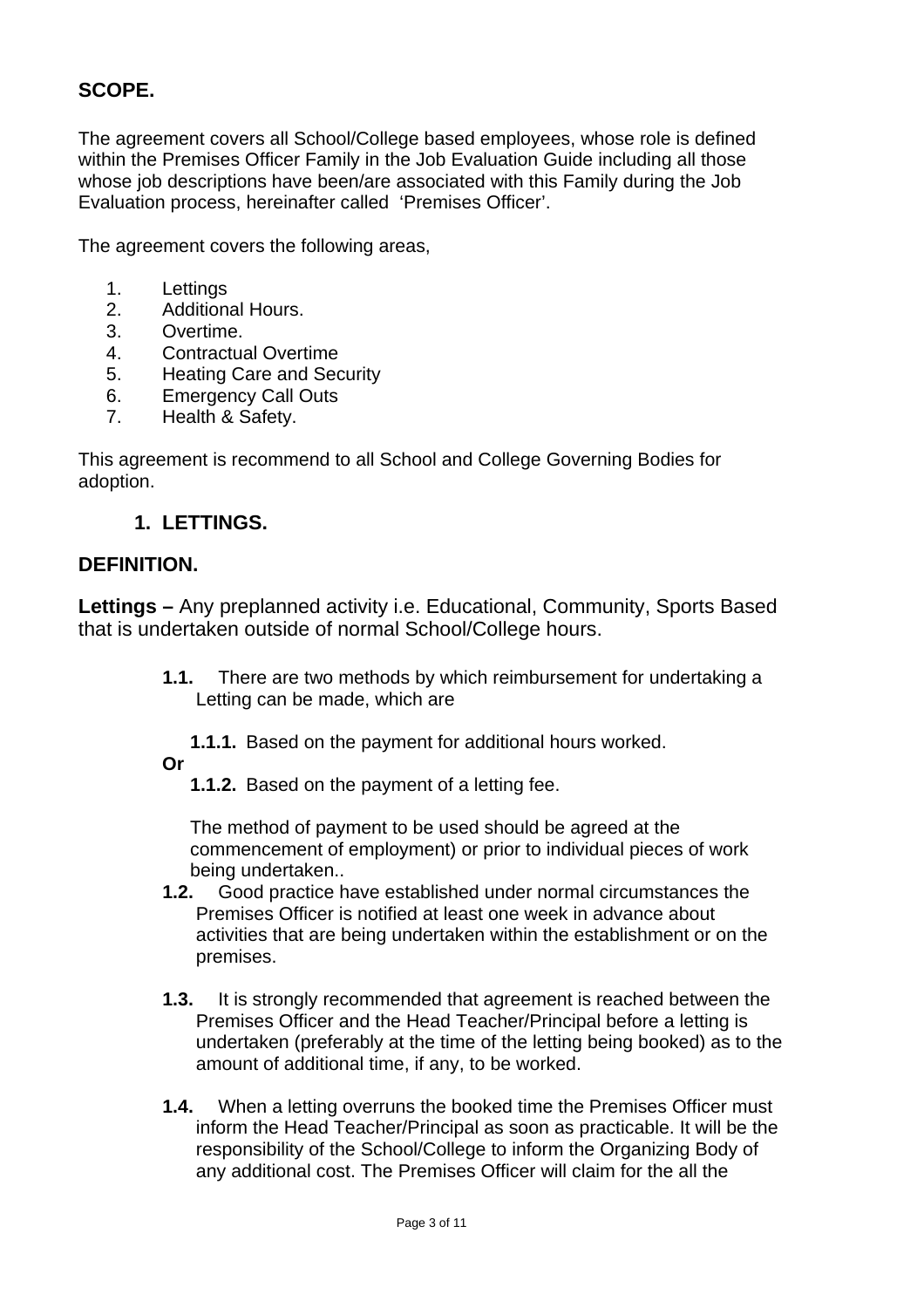additional hours she/he is required to work or the additional Letting fee (the payment of either additional hours or letting fee should be agreed in advance).

- **1.5.** On no account must a Premises Officer accept 'payment in kind' or cash for additional hours worked from the Hirer.
- **1.6.** Lettings may be deemed to be 'contractual' if they meet the criteria of the definition of Contractual Overtime (Paragraph 4).

#### **1.7. Payment for additional hours worked**.

- **1.7.1.** Additional hours worked allied to a letting are to be paid at enhanced overtime rates in accordance with the LCC Agreement on Overtime (Appendix A), at the rate of Pay Point 13.
- **1.7.2.** On occasions when more than one member of the Premises Support Team are required to undertake a Letting it would be appropriate for this method to be used.
- **1.7.3.** The hours to be worked must be agreed in advance.

#### **1.8. Payment by Letting Fee.**

- **1.8.1.** All rates will be subject to any pay award adjustment to Pay Point 13 on the Leicestershire County Council pay scales.
- **1.8.2.** The fee payable is a flat rate fee, and is not enhanced in any way by the number or type of rooms in use during the period of the letting.
- **1.8.3. Unattended** The fee payable for a letting will be for opening, closing and up to **ONE** hours work allied to the letting. This one hour of work can only be done before or after the letting, not whilst the letting is in progress. The Premises Officer is not required to remain on the premises or be 'on-call' during the period of the letting.
- **1.8.4. Attended** The fee payable for a letting will be for opening, closing and up to **ONE** hours work allied to the letting, also included is the requirement for the Premises Officer to be in attendance for the duration of the letting to ensure the safe keeping of the property and being available to the Hirers at all times or in case of an emergency.

The one hour of work, included in the letting fee, can only be done before or after the letting, not whilst the letting is in progress..

NB. If there is a requirement for Premises Officers to undertake their normal duties whilst in attendance at a Letting their normal rate of pay and overtime enhancements (subject to paragraphs 2 & 3 below) should be paid instead of the letting payments.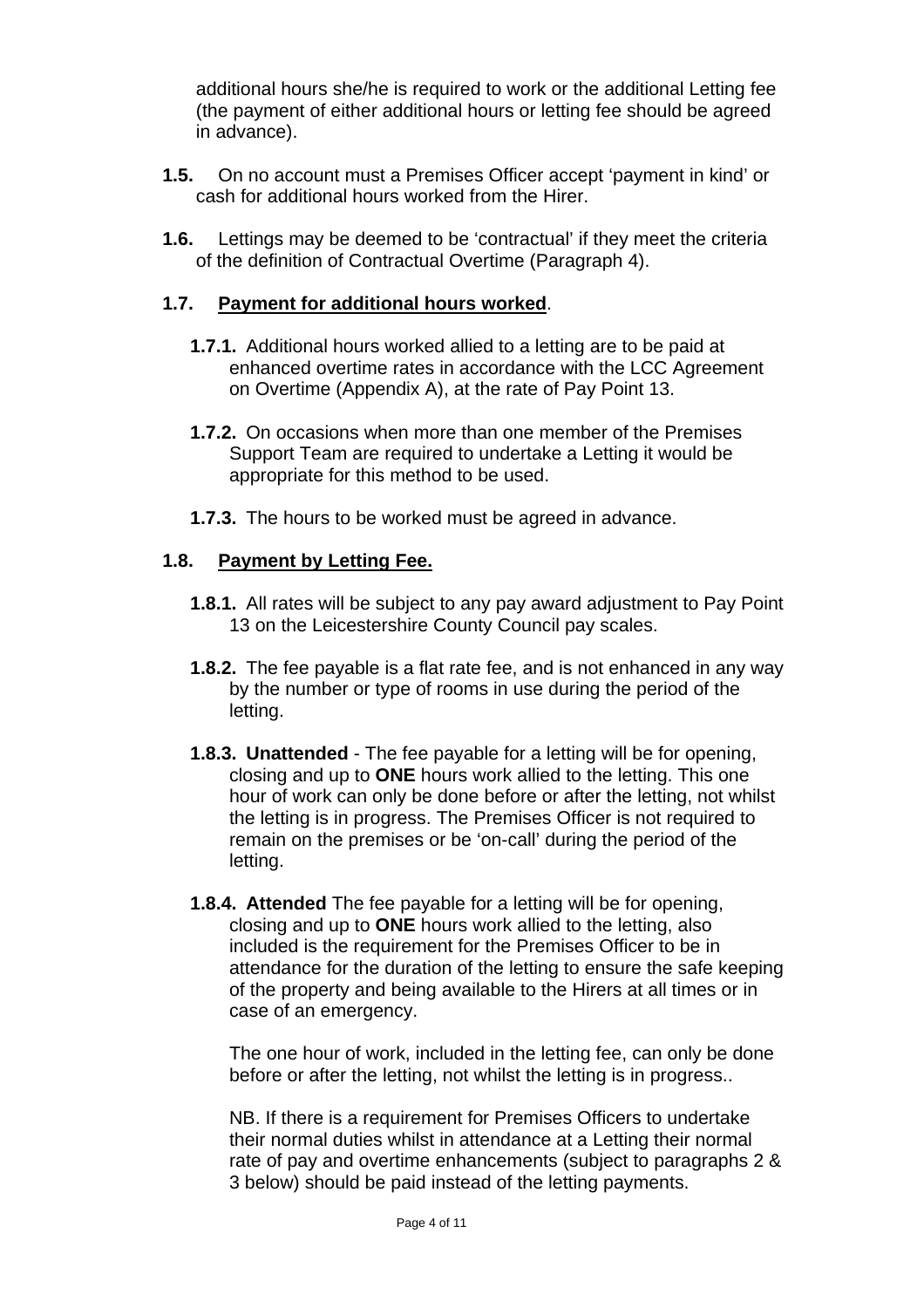**1.8.5.** Additional hours worked over and above the one hour included in the letting fee will be paid at the appropriate overtime rate in accordance with the LCC Agreement on Overtime (Appendix A) and at the rate of Pay Point 13.

#### **1.8.6. Unattended Letting Fees.**

| Monday to | Up to 4 hours finishing before 10.00 p.m. | £15.82 for 4 hour block | 2 Units   |
|-----------|-------------------------------------------|-------------------------|-----------|
| Friday    | Up to 2 hours finishing after 10.00 p.m.  | £15.82 for 2 hour block | 2 Units   |
| Saturday  | Up to 4 hours between 6.00 a.m. and       |                         |           |
|           | 10.00 p.m.                                | £23.73 for 4 hour block | 3 Units   |
|           | Up to 2 hours after 10.00 p.m.            | £15.82 for 2 hour block | 2 Units   |
| Sunday    | Up to 2 hours between 6.00 a.m. and       |                         |           |
|           | 0.00 a.m. and 5.00 and 6.00 a.m.          | £15.82 for 2 hour block | 2 Units   |
|           | Monday                                    |                         |           |
| Sunday    | Up to 2 hours between 0.00 a.m. and       |                         |           |
|           | 5.00 a.m. Monday (includes night time     | £19.77 for 2 hour block | 2.5 Units |
|           | enhancement)                              |                         |           |

#### **1.8.7. Attended Letting Fees.**

| Monday to | Up to 4 hours finishing before 10.00 p.m. | £23.73 for 4 hour block | 3 Units   |
|-----------|-------------------------------------------|-------------------------|-----------|
| Friday    | Up to 2 hours finishing after 10.00 p.m.  | £23.73 for 2 hour block | 3 Units   |
| Saturday  | Up to 4 hours between 6.00 a.m. and       |                         |           |
|           | 10.00 p.m.                                | £35.60 for 4 hour block | 4.5 Units |
|           | Up to 2 hours after 10.00 p.m.            | £23.73 for 2 hour block | 3 Units   |
| Sunday    | Up to 2 hours between 6.00 a.m. and       |                         |           |
|           | 0.00 a.m. and 5.00 and 6.00 a.m.          | £23.73 for 2 hour block | 3 Units   |
|           | Monday                                    |                         |           |
| Sunday    | Up to 2 hours between 0.00 a.m. and       |                         |           |
|           | 5.00 a.m. Monday (includes night time     | £27.68 for 2 hour block | 3.5 Units |
|           | enhancement)                              |                         |           |

**NB The rate used is based on multiples of Pay Point 13 (currently £7.91 per hour).**

**2. ADDITIONAL HOURS.** 

**DEFINITION - hours worked following on at either the end of a shift or the beginning of a shift when at least 30 minute break is not taken before the beginning of the shift or after the end of a shift, that are in excess of the normal daily working hours.** 

- **2.1.** Additional hours are those worked either immediately before or after a normal shift.
- **2.2.** The Premises Officers individual hourly rate will be paid for the hours worked unless attending an 'emergency call-out' or undertaking a letting..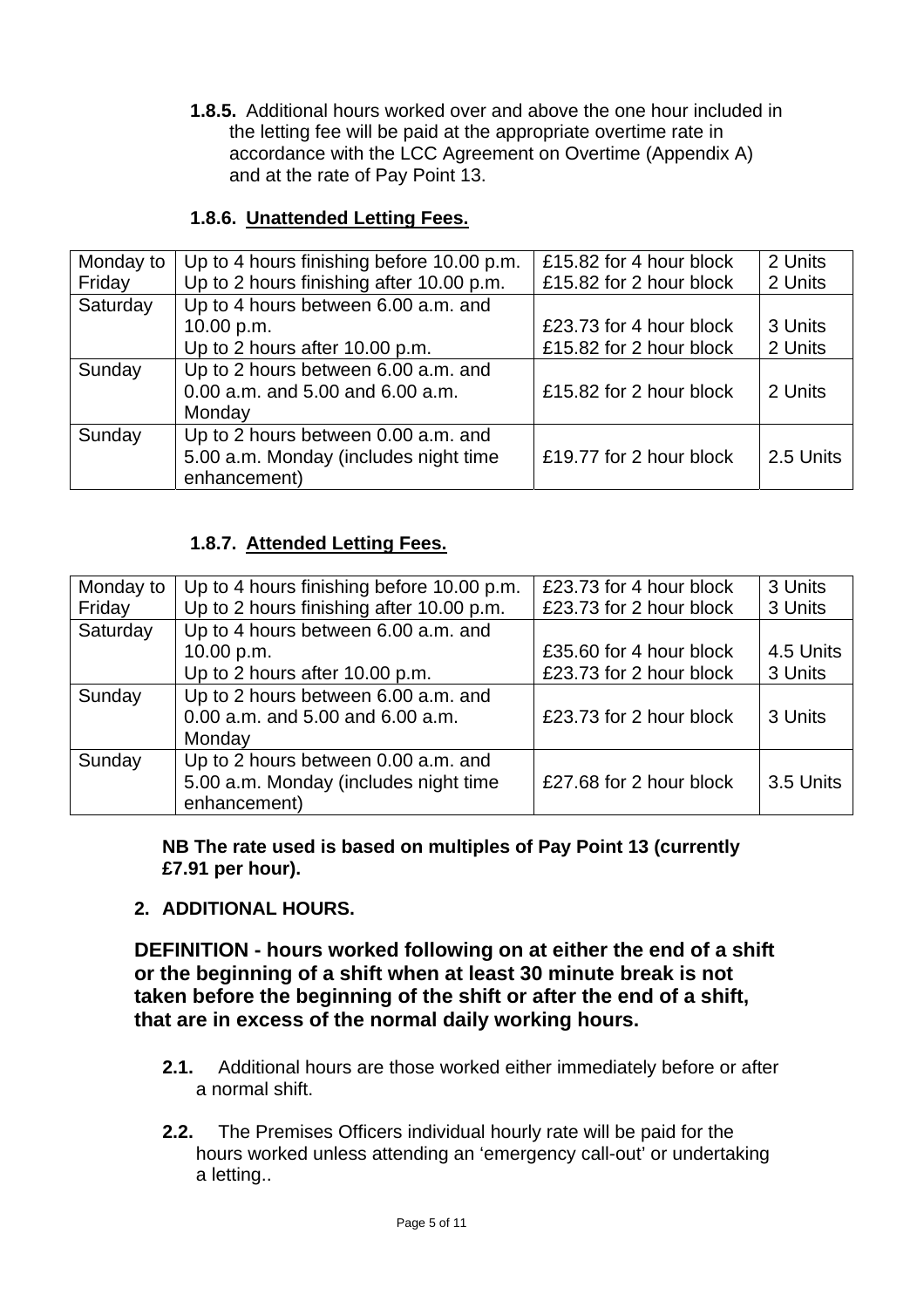- **2.3.** Enhancements to the rate of pay will only be applied to those hours in excess of the normal weekly working hours (currently 37 hours). Any enhancement will be based on those which are contained within the LCC Agreement on Overtime (Appendix A).
- **2.4.** Additional hours worked will be deemed to be 'contractual' if it meets the criteria of the definition of Contractual Overtime.

### **3. OVERTIME.**

#### **DEFINITIONS - hours worked outside of normal working hours when there is at least 30 minutes break before the beginning of the shift or after the end of a shift.**

- **3.1.** Overtime is normally worked outside of normal hours. In general this would mean that the Premises Officer has left their place of work at the end of their normal working shift, or had a break at the end of their normal working shift, before beginning the overtime.
- **3.2.** The Premises Officers individual hourly rate will be paid for the hours worked unless attending an 'emergency call-out' or undertaking a letting.
- **3.3.** Enhancements to the rate of pay will only be applied to those hours in excess of the normal weekly working hours (currently 37 hours). Any enhancement will be based on those which are contained within the LCC Agreement on Overtime (Appendix A),
- **3.4.** Overtime may be deemed to be 'contractual' if it meets the criteria of the definition of Contractual Overtime.

#### **4. CONTRACTUAL OVERTIME.**

- **4.1.** To include additional hours, overtime and lettings as defined above
- **4.2.** Eligibility to receive contractual overtime is if it occurs as part of a programmed/rostered requirement on a regular basis (e.g.. weekly) for a minimum of one term.
- **4.3.** The earnings from contractual overtime will be taken into account for the payment to be made when the Premises Officer is on sick leave or annual holiday only if the Premises Officer had been rostered to work the overtime during the period of sickness or annual leave. The payment for overtime would need to be claimed by the employee.
- **4.4.** In circumstances where there is more than one Premises Officer in the Premises Support Team the senior member of the Team will ensure that the overtime is covered.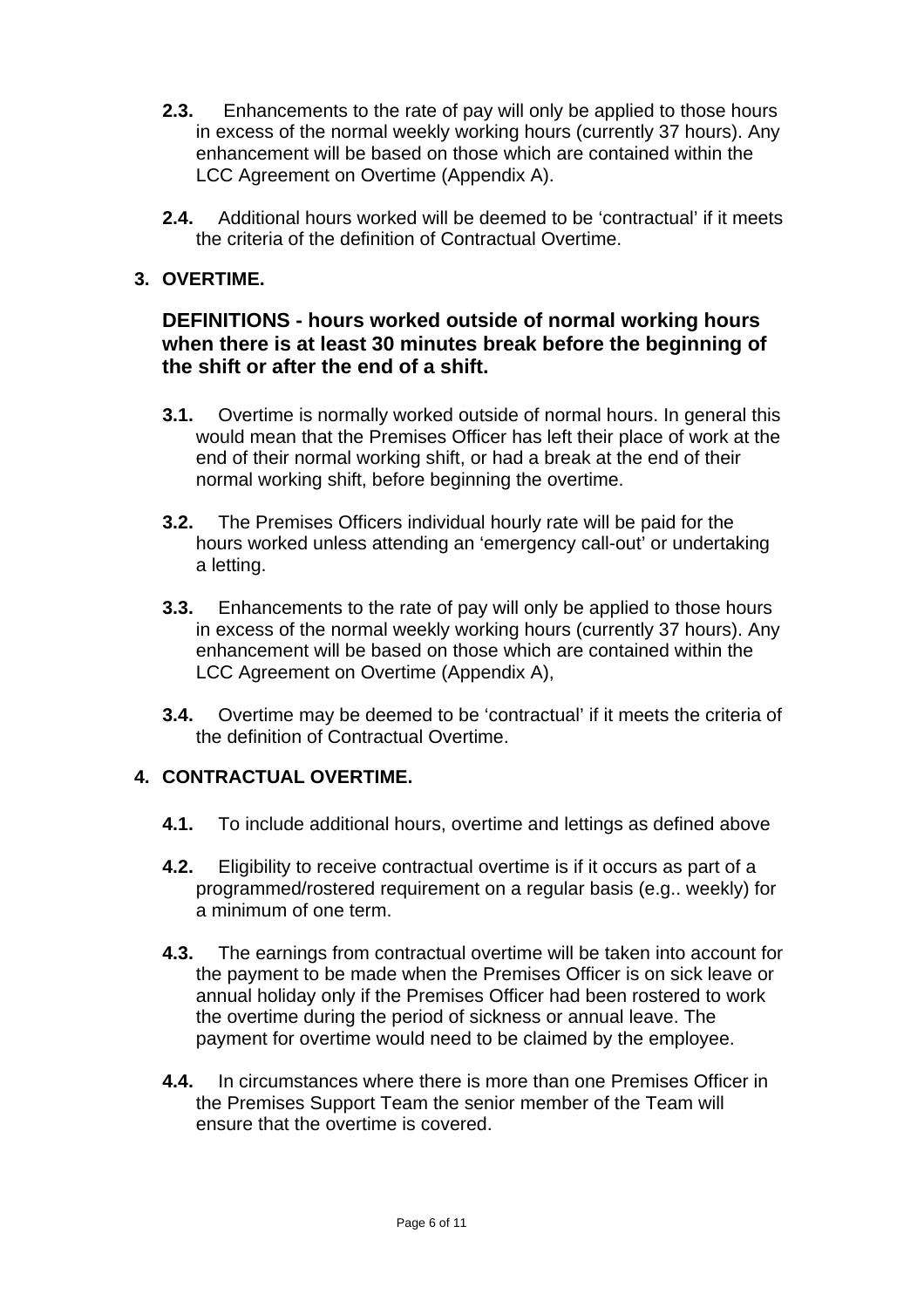**4.5.** All overtime will be deemed to be contractual to the rostered member of the Team who undertakes the role of the responsible person. Others undertaking cover duties or required to provide assistance do not have a 'contractual' entitlement.

## **5. HEATING CARE AND SECURITY DUTIES.**

- **5.1.** On appointment the Premises Officer will be advised of the amount of hours claimable, including frequency of visits and the duties to be undertaken. These duties will normally be worked at weekends, bank holidays and during school closure periods.
- **5.2.** Hours worked in excess of those agreed will be claimed as overtime.
- **5.3.** Payment for heating care and security duties' can only claimed by Premises Officers attending solid fuel boilers.
- **5.4.** Heating care and security duties are usually undertaken during the period 1<sup>st</sup> October to 30<sup>th</sup> April inclusive.
- **5.5.** The required duties must be undertaken on each visit and the hours claimed must be worked.
- **5.6.** The Premises Officers individual hourly rate will be paid for the hours worked.
- **5.7.** Enhancements to the rate of pay will be applied to the hours worked and will be based on those which are contained within the LCC Agreement on Overtime (Appendix A).
- **5.8.** Overtime may be deemed to be 'contractual' if it meets the criteria of the definition of Contractual Overtime.
- **5.9.** Where there is a requirement of heating care and security duties to be undertaken outside of the heating season ( $1<sup>st</sup>$  October to  $30<sup>th</sup>$  April) this will be identified on appointment.

## **6. EMERGENCY CALL OUTS.**

- **6.1.** On appointment the Premises Officer will be advised as to whether they are to be a contact point for 'emergency call-outs'. Whilst this is deemed to be part of the role of the Premises Officer there is no requirement for the Premises Officer to be 'on-call' or contactable at all times as the 'emergency call-out' list should contain a minimum of four names.
- **6.2.** In the event when a Premises Officer is called out a minimum payment of 2 hours at Pay Point 13 should be paid (currently £15.82p). The minimum payment for 2 hours will include travel to and from the School/College. In circumstances where the Premises Officer is unable to conclude the work related to the emergency call-out, including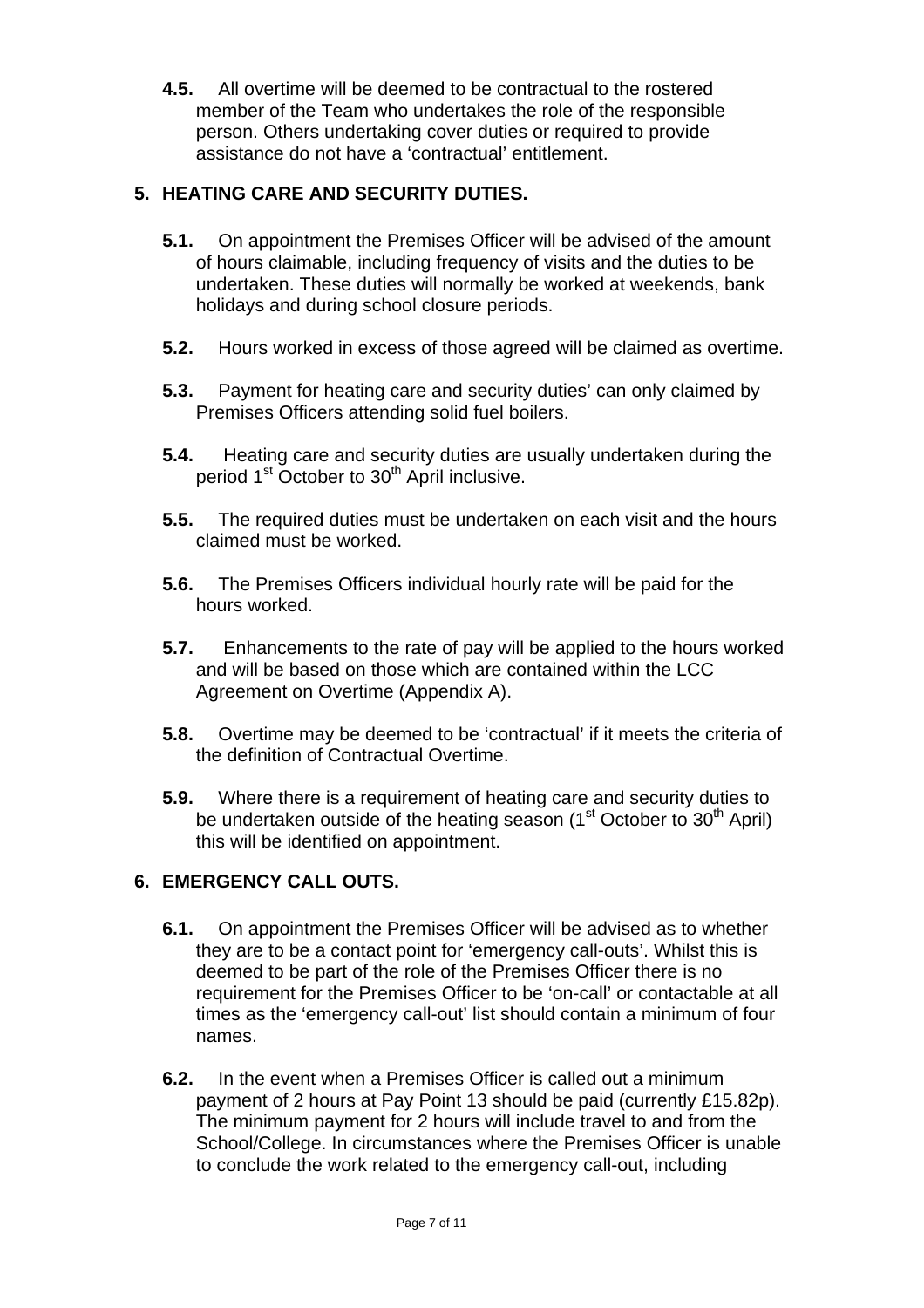traveling to and from the School/College overtime will be payable at the individual's rate of pay for the additional time worked only.

**6.3.** Enhancements to the rate of pay will be applied to the hours worked and will be based on those which are contained within the LCC Agreement on Overtime (Appendix A),

## **7. HEALTH & SAFETY.**

- **7.1.** Whilst employers do have a duty of care to ensure that their employees work as far as reasonably practicable in a healthy and safe environment all employees have a duty to ensure that they undertake their duties in accordance with all policies, practices and procedures as defined within the various conditions of service that apply to them or the duties they undertake.
- **7.2.** As a Premises Officer is required to work at times when the premises is unoccupied, good practices have established that a policy on Lone Working should be established at each School/College following an assessment of risks and should take note of the following,
	- **7.2.1.** When attending the premises for heating care and security duties a Premises Officer should take due care in ensuring their safety and must ensure that they do not undertake any activity that will endanger their physical well being.
	- **7.2.2.** The role of the Premises Officer is not to confront intruders or trespassers, the Police should be called on every occasion, as the Premises Officer should take due care in ensuring their own safety and should avoid confrontation with members of the public.
	- **7.2.3.** Ensure that an employee, required to attend 'emergency callouts', undertake heating care and security duties, or who works alone or in isolated buildings, should include access to the use of a mobile telephone and/or reimbursed for work related usage.
	- **7.2.4.** The emergency call-out list contains a minimum of four names. Additional arrangements should be made during holiday periods to ensure that cover is provided.
	- **7.2.5.** When attending an 'emergency call-out' an employee should not enter the premises until it can be established that there is no danger of attack or accident.
	- **7.2.6.** When attending an 'emergency call-out' an employee should ensure that a second person is aware that they are going to their workplace and make arrangements to report back to the second person within a specified time period i.e. 60 minutes. In circumstances where it is impracticable for the employee to identify a second person the employer should give consideration to an alternative arrangement i.e. the Alarm Company used by the School/College.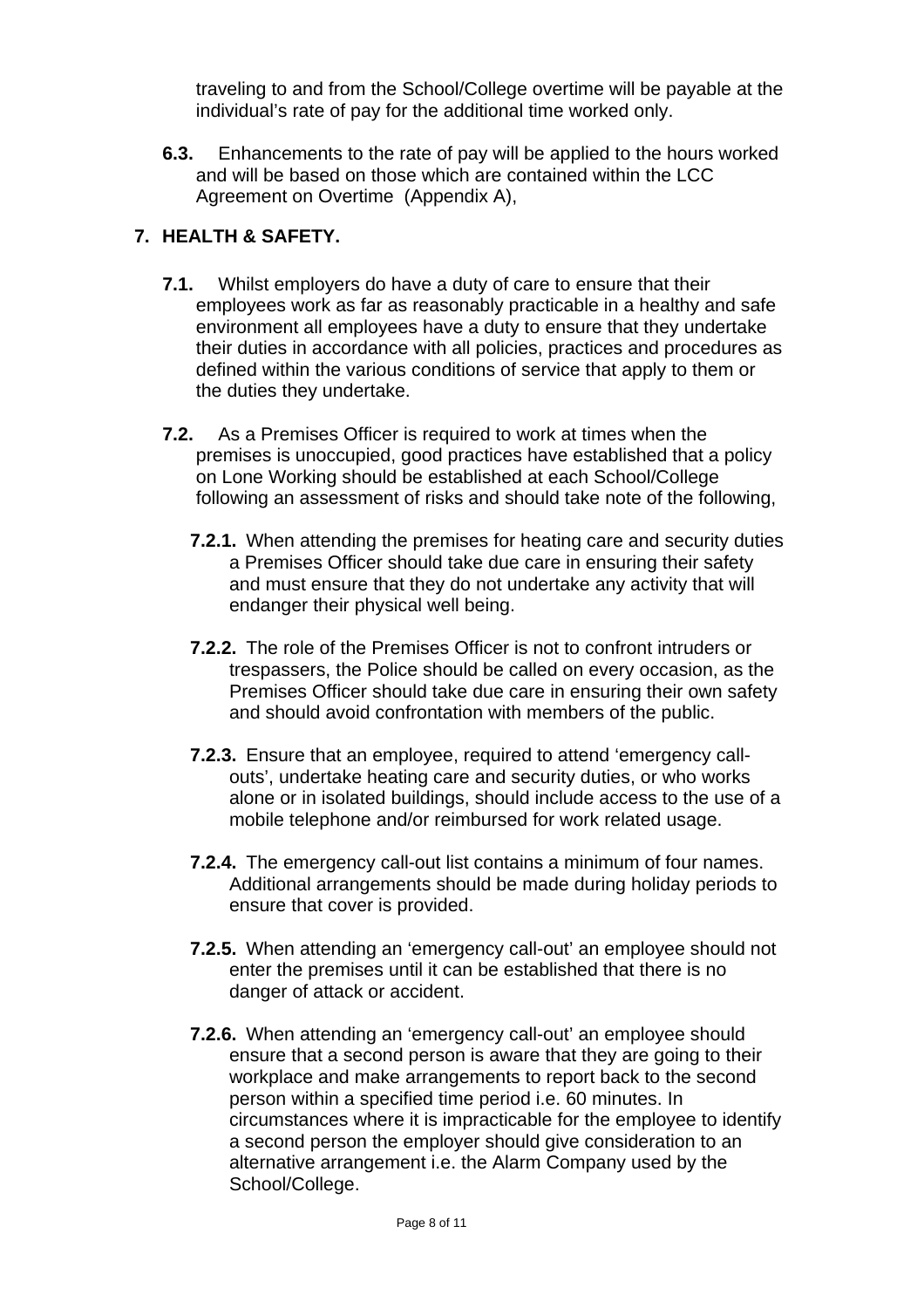*NB. A similar arrangement should exist for Premises Officers who have to maintain the bunkers of solid fuel boilers both during and outside of working hours.* 

- **7.2.7.** When attending an 'emergency call-out' an employee should not be accompanied by family member(s) or friend(s). The only individuals who should be in attendance at a 'call out' are, another employee of the County Council working at the establishment or the Police or a Security Officer from the schools/colleges alarm company
- **7.2.8.** When establishing the hours of work of a Premises Officers, account should be taken of the requirements of the Working Time Regulations.

Agreement was reached by the following parties on the 22<sup>nd</sup> November 2006 that this document be adopted as a Local Condition of Service within Leicestershire Schools and Colleges.

Harry Dowling HR Manager (Education) …………………………………………………… On behalf of the Children & Young People's Service, Leicestershire County Council

Keith Libetta, Regional Organisor …………………………………………………………... On behalf of UNISON

Jed Perkis, Organiser ………………………………………………………………………… On behalf of GMB - Midland & East Coast Region

Harish Patel, Organiser

………………………………………………………………………… On behalf of T & G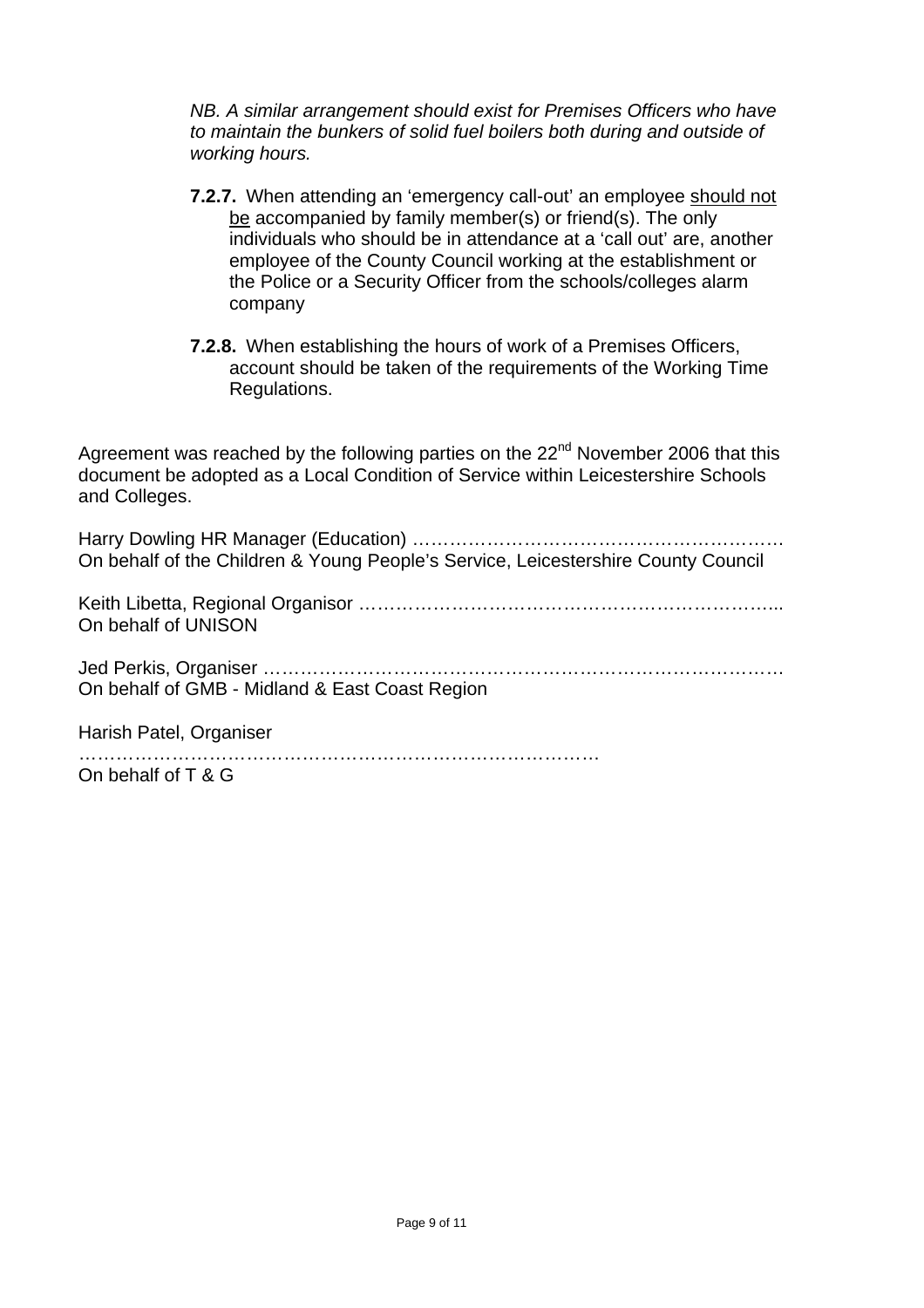# **EXTRACT FROM LCC CONDITIONS OF SERVICE.**

## **SECTION C PARAGRAPHS 3 & 4**

#### **CONDITION OF SERVICE NOT SANCTIONED BY THE TRADE UNION SIDE**

#### **3. Overtime Working**

'Overtime' is defined as hours worked in excess of 37 per week.

From 1 May 2003 the rates set out below will be paid for all overtime worked by both existing and new employees (except employees contracted to work overtime – see below):

#### **Grades 1-9**

| <b>Day</b>             | Rate                                                                                                     |                                                   |  |
|------------------------|----------------------------------------------------------------------------------------------------------|---------------------------------------------------|--|
|                        | On a day the employee On a day the employee<br>is contracted / rostered is not contracted /<br>to work # | rostered to work or the<br>employee is called out |  |
| Monday-Friday          | Day: plain time<br>Night: Time $+25%$ of<br>pay point 10                                                 | Day: Time $+1/4$<br>Night* Time + $\frac{1}{2}$   |  |
| Saturday               | Day: plain time<br>Night: Time $+25%$ of<br>pay point 10                                                 | Time + $\frac{1}{2}$ (all times)                  |  |
| Sunday                 | Day: plain time<br>Night: Time + 25% of<br>pay point 10                                                  | Time + $\frac{1}{2}$ (all times)                  |  |
| <b>Public Holidays</b> | Double time                                                                                              | Double time                                       |  |

**#**The rates for overtime worked on a day the employee is already contracted / rostered to work are the rates payable for working on that day or at that time as part of the normal working week.

**+Call out** - If there is a break of at least half an hour between the end of the employee's contracted/rostered hours and the time the manager requires the overtime hours to begin (or between the time the manager requires the overtime to end and the beginning of the employee's contracted/rostered hours).